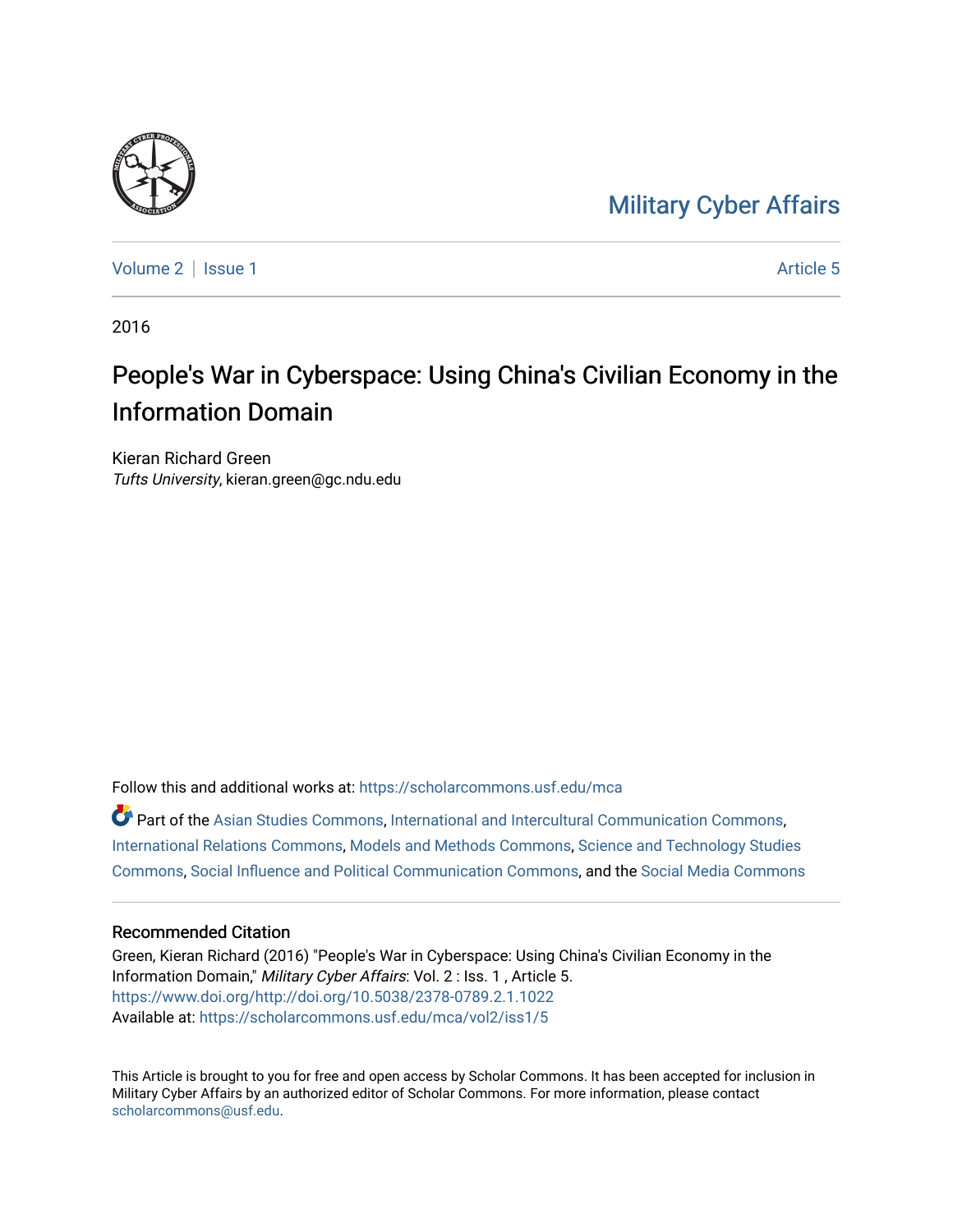## People's War in Cyberspace: Using China's Civilian Economy in the Information Domain

#### Cover Page Footnote

The author would like to thank Dr. Alex Crowther for his guidance in producing this manuscript.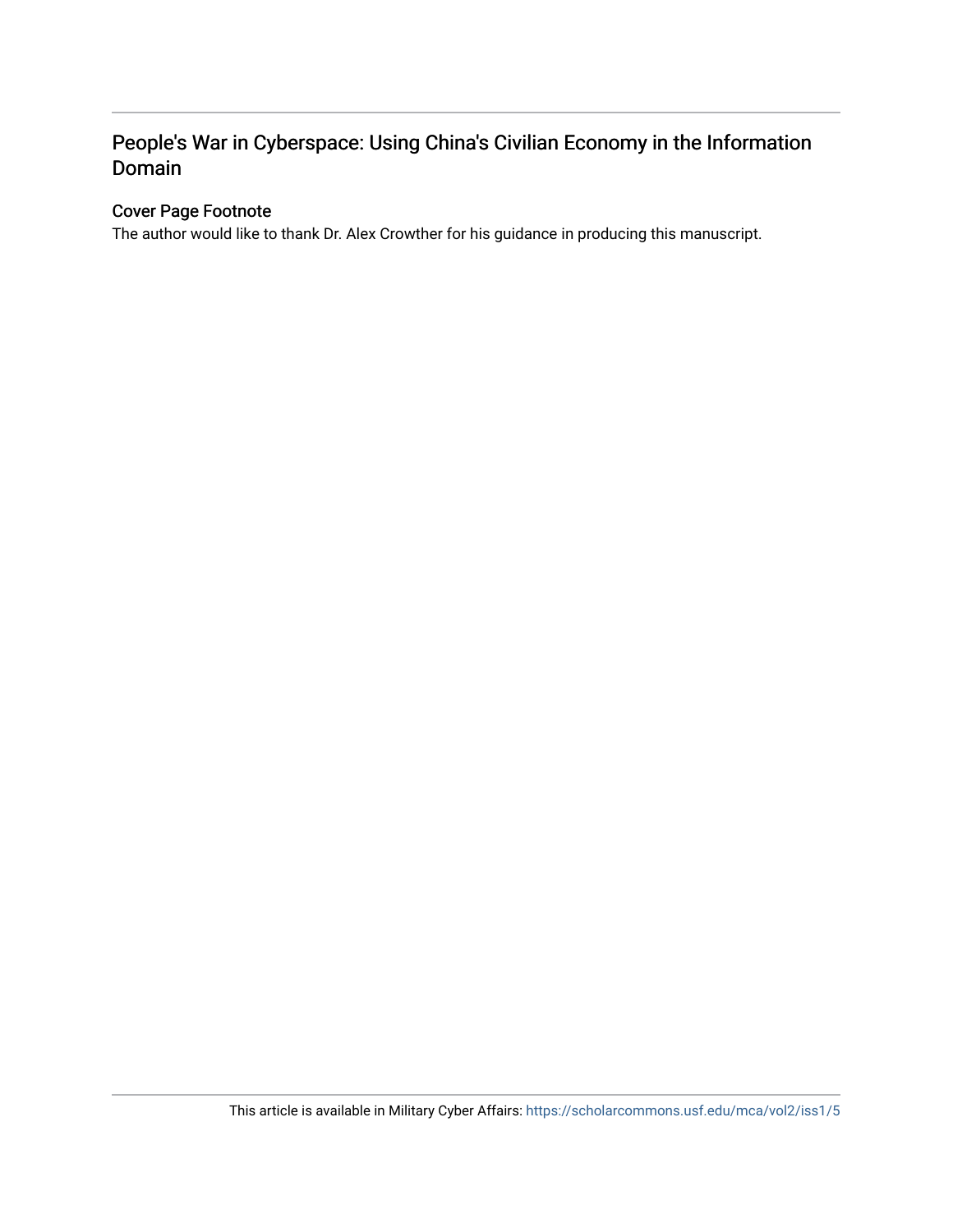# People's War in Cyberspace: *Using China's Civilian Economy in the Information Domain*

#### KIERAN RICHARD GREEN, Tufts University

China is identified as posing a key challenge to US national security interests in cyberspace. These threats are incurred across the spectrum of conflict, ranging from low-level crime, to network penetration, to cyberattacks that have the potential to cause major physical destruction. Thus far, the majority of strategic assessments of China's cyber capabilities have focused on the role of the People's Liberation Army (PLA), which is officially tasked with undertaking offensive operations in cyberspace.[1] However, China does not employ its cyber capabilities in isolation. Rather, it considers cyber to be part of the "Information Domain." In Chinese doctrine, controlling the information environment entails the combined use of network, electromagnetic, intelligence, and propaganda assets in both the civilian and military spheres in conjunction with the other elements of national power to achieve strategic objectives. Consequently, over the past two decades, China has adopted a policy of augmenting its information warfare (IW) capabilities by leveraging the civilian sector (notably private institutions, academia, and civilian government institutions). This paper provides a broad survey of China's cyber auxiliary capabilities and assesses how China uses its civilian economy as a "strategic reserve" in all four areas of the Information Domain.

[1] US Naval War College, "China and Cybersecurity: Political, Economic, and Strategic Dimensions," USNWC Study of Innovation and Technology in China [2012] pg. 4-8

#### 1. Strategic Background: the Information Domain as part of "Warfare by Other Means"

In order to understand China's approach to the Information Domain, it is important to examine the evolution of China's geopolitical strategy. Since the 1980's, China has adopted a policy of avoiding direct confrontation with the West. This approach is neatly encapsulated by Deng Xiaoping's injunction that China should "hide its strength and bide its time" when dealing with potential adversaries.<sup>1</sup> The Central Military Commission amended this strategy in 2003 when it concluded that its kinetic assets were of limited utility, and instead opted for a strategy of achieving its objectives via "warfare by other means."<sup>2</sup> Dubbed the "Three Warfares" approach, this strategy seeks to jointly exercise all elements of national power (diplomatic, informational, military, and economic) in order to shape behavior of other nations.<sup>34</sup> Specifically, the term "Three Warfares" refers to the use of legal, propaganda, and media operations to degrade the political will of China's opponents without resorting to kinetic force.<sup>5</sup> As part of this effort, China has identified the Information Domain as being the strategic "center of gravity" in any eventual conflict with the United States.<sup>6</sup> Viewed in this context, China's military, propaganda, and intelligence apparati are not separate instruments. Rather, they are components of an information structure designed to support the strategy of undermining the United States' ability

<sup>&</sup>lt;sup>1</sup> Global Security, "Deng Xiaoping's 24-Character Strategy" globalsecurity.org [2010] accessed 6/29/16

<sup>&</sup>lt;sup>2</sup> Halper, Stefan, "China: The Three Warfares" Office of Net Assessment, Office of the Secretary of Defense [2013]  $\frac{pg}{h}$ ll

Ibid. pp 12-13

<sup>4</sup> Bajwa, JS, "Defining Elements of Comprehensive National Power" *Center for Land Warfare Studies* Journal [2008]

pp. 151-153<br><sup>5</sup> Cheng, Dean, "Winning Without Fighting: Chinese Public Opinion Warfare and the Need for a Robust American Response" Heritage Foundation Backgrounder #2745 on Asia and the Pacific [2012]

<sup>&</sup>lt;sup>6</sup> Costello, John, "Chinese Views on the Information 'Center of Gravity:' Space, Cyber, and Electronic Warfare," *China Brief* Volume 15 Issue 8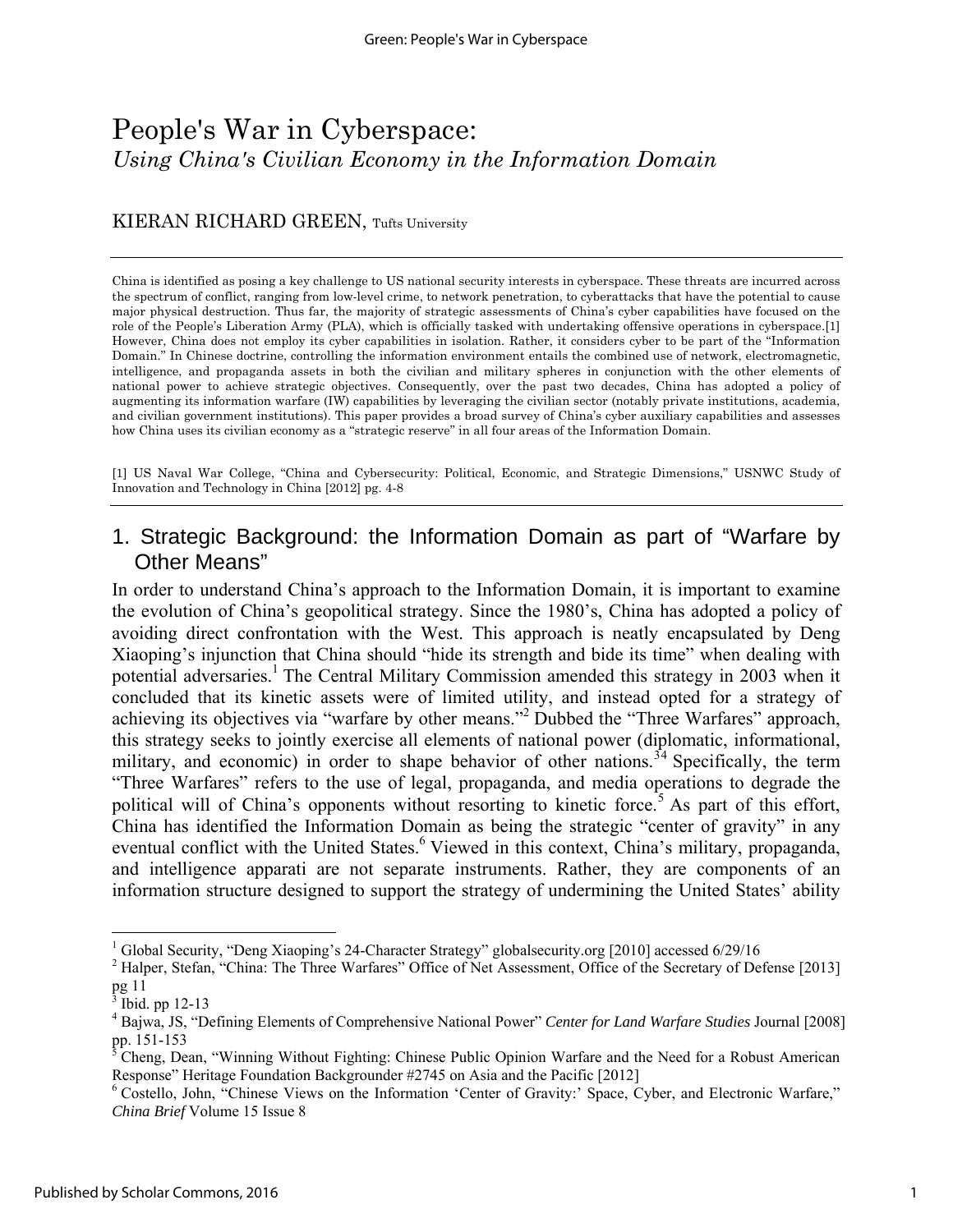to safeguard the global commons.<sup>7</sup> The maintenance of sophisticated standoff capabilities ensures that any interference with Chinese interests becomes a high-risk, low-reward affair. Taken one step further, it can be argued that China's practices of conducting industrial espionage, its policy of exercising control of the electronic domain within China's geographical borders, and its attempts to shape the cognition of its citizenry are all part of a concerted attempt to bolster China's leverage in conducting information operations. Additionally, Chinese control of its domestic Information Domain denies the use of IW to its opponents.

In practice, China's IW strategy dictates a constant state of enhanced cyber readiness. The PLA routinely conducts reconnaissance and penetration of American networks.<sup>8</sup> These "Intelligence, Surveillance and Reconnaissance" (ISR) and "Operational Preparation of the Environment" (OPE) operations do not imply that the Chinese leadership views conflict as being inevitable or even likely. Rather, China's stance draws comparison to the United States' and the Soviet Union's strategies during the Cold War, when both sides' intelligence and military apparatus constantly maneuvered to ensure a favorable position if conflict broke out.<sup>9</sup> As a result, the PLA has worked to develop an integrated approach to warfare in order to achieve its political objectives in a world largely dominated by the US and its allies. In this framework, China uses non-kinetic capabilities to support its conventional forces, employing diplomacy and the threat of force to isolate and divide its opponents.<sup>10</sup>

## 2. Civil-Military Integration in the Information Domain: a Combined Effort

Though Western attention has been focused primarily on China's military cyber capabilities (especially those that target critical infrastructure), those capabilities comprise only a part of China's information warfare strategy. Indeed, one of the hallmarks of China's cyber strategy is the degree to which it integrates their civilian economy into its approach to the Information Domain. In all four components of the Information Domain, the PLA routinely coordinates with parts of the civilian economy to use it as a "force multiplier." These informal capabilities do not have an official place within the PLA's order of battle.<sup>11</sup> From an outsider's perspective, it seems that China's informal cyber capabilities are little more than a loose association of government workers, criminal organizations, and patriotic hackers that can be grouped together under the umbrella term of "cyber auxiliaries." Upon further examination, however, these cyber auxiliaries comprise a critical component of China's cyber forces.

 From a civil military perspective, Chinese Communist Party (CCP) cooperation with the civilian economy can be split up into to broad categories: absorption and integration. Of the two concepts, absorption is the more straightforward. It entails the direct recruitment of talented civilians to work directly for the PLA, Ministry of State Security (MSS), Office of Propaganda, etc.12 Integrated groups can be broadly defined as personnel working in the civilian sector whom the government can call upon to perform IW tasks when necessary. Using integrated civilian units provides several advantages for the PRC. First, it enables the government to tap into

US Naval War College, "China and Cybersecurity: Political, Economic, and Strategic Dimensions," pp 20-33  $\frac{8 \text{ }\text{H}_{20}}{2 \text{ }\Omega}$  $8$  Ibid. pp. 3-8

<sup>&</sup>lt;sup>9</sup> Costello, John, "China's Irregular Warfare in the Cyber Domain," Real Clear Defense [2015] Accessed 6/29/2016 <sup>10</sup> Chase, Michael S., Chan, Arthur, "China's Evolving Approach to 'Integrated Strategic Deterrence'" RAND Corporation, [2016] pp. 9-19

<sup>11</sup> Sheldon, Robert, & McReynolds, Joe, "Civil-Military Integration and Cybersecurity," *China and Cybersecurity:* 

*Espionage, Strategy, and Politics in the Digital Domain."* Oxford University Press 2015 pp 190-193<br><sup>12</sup> Krekel, "Capability of the People's Republic of China to Conduct Cyber Warfare and Computer Network Exploitation" pp. 40-45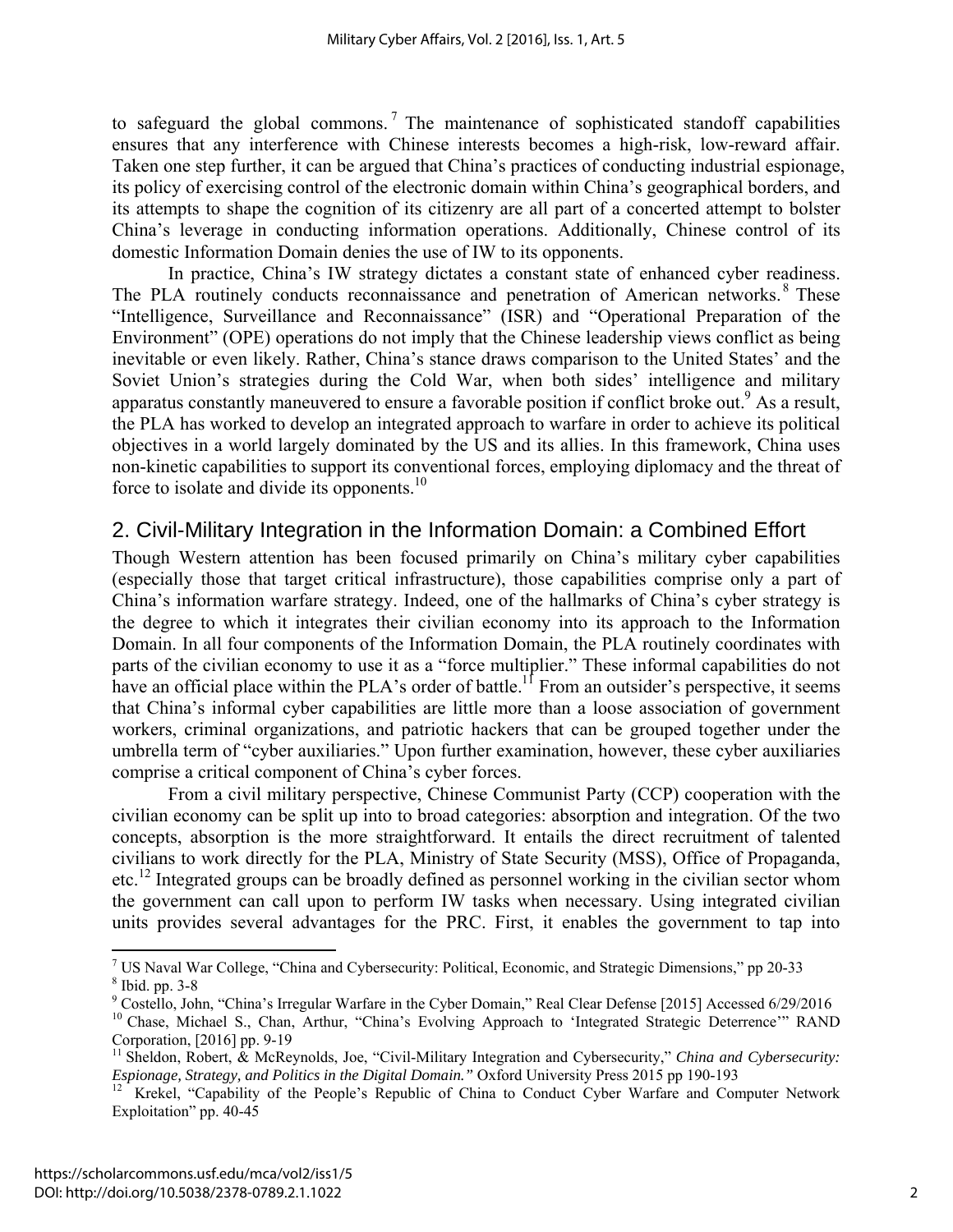civilian expertise that it may otherwise have been unable to access due to an inability to compete with private sector wages. Second, it allows the government to dramatically expand its manpower resources when necessary, without having to put the economy on a wartime footing. Third, it facilitates technology transfers to government agencies (most notably the PLA and state-owned enterprises) and helps its modernization process.

China's cyber auxiliary force can be further divided into two groups: personnel that are subordinated to the PLA (so-called "cyber militias") and personnel that are subordinated to other agencies (most notably the Ministry of State Security, the Publicity Department of the CCP, and the State Security Bureau). These subordinate elements share a common organizational structure and common goal. China's IW strategy incorporates both military and non-military personnel, just as China's grand strategy calls for use of all elements of national power via both civilian and military organizations. In all cases, these elements of the civilian economy represent a "strategic reserve" that the Chinese government can call upon to support both the CCP and PLA in the Information Domain. Hence, for the purpose of this paper, a "cyber auxiliary" is defined as having four basic characteristics. To define an organization as cyber auxiliary, it must:

- Be part of the civilian peacetime economy
- Have the capacity to be mobilized in times of crisis
- Be highly responsive to orders
- Have a mission that can be described as fulfilling one or more of the four components of information warfare (the network, electromagnetic, psychological, and intelligence domains).

 Historically, China has extensively employed civilian auxiliary forces as a means of internal defense and policing. During the Cold War, local militias were a key component of Mao's concept of "People's War" (人民战争).<sup>13</sup> After 1978, these militias decreased in importance as the PLA modernized and professionalized.14 Nevertheless, the government still routinely called upon militias to provide both air and maritime defense.<sup>15</sup> Following the conclusion of the Gulf War, the PLA conducted an extensive internal review and modernization process as part of the "Revolution of Military Affairs."16 As part of this process, the PLA significantly strengthened China's IW capabilities. During the late 90's and early 2000's, Chinese IW capabilities were still in their nascent stage, so Chinese nationals routinely conducted operations with comparatively little oversight or guidance from the CCP. For example, following the Belgrade embassy bombings in 1999, numerous US government websites incurred large-scale distributed denial of service (DDOS) attacks from Chinese patriotic hacking groups.<sup>17</sup> This episode was mirrored in 2001 after a collision between a US Navy aircraft and a Chinese interceptor aircraft. For several weeks after the incident, Chinese and American hackers exchanged numerous attacks, defacing websites and shutting down web infrastructure before a

<sup>&</sup>lt;sup>13</sup> Zedong, Mao, "On Protracted War" From the Selected Works of Mao Tse-tung," Foreign Language Press, pp 113-174

<sup>&</sup>lt;sup>14</sup> Bo, Zhiyue, "The PLA and the Provinces: Military District and Local Issues," Civil-Military Relations in Today's China: Swimming in a New Sea," Edited by David M. Finkelstein and Kristen Gunness, CNA Corporation [2007] pp. 96-130

<sup>15</sup> Sheldon, Robert, & McReynolds, Joe, "Civil-Military Integration and Cybersecurity," pp. 193-195

<sup>&</sup>lt;sup>16</sup> Stokes, Mark, "China's Strategic Modernization: Implications for the United States" United States Army War College Strategic Studies Institute pp. 12-13

<sup>&</sup>lt;sup>17</sup> Krekel, Bryan, "Capability of the People's Republic of China to Conduct Cyber Warfare and Computer Network Exploitation" *US-China Economic and Security Review Commission*, Prepared by Northup Grumman [2009] pp 67- 69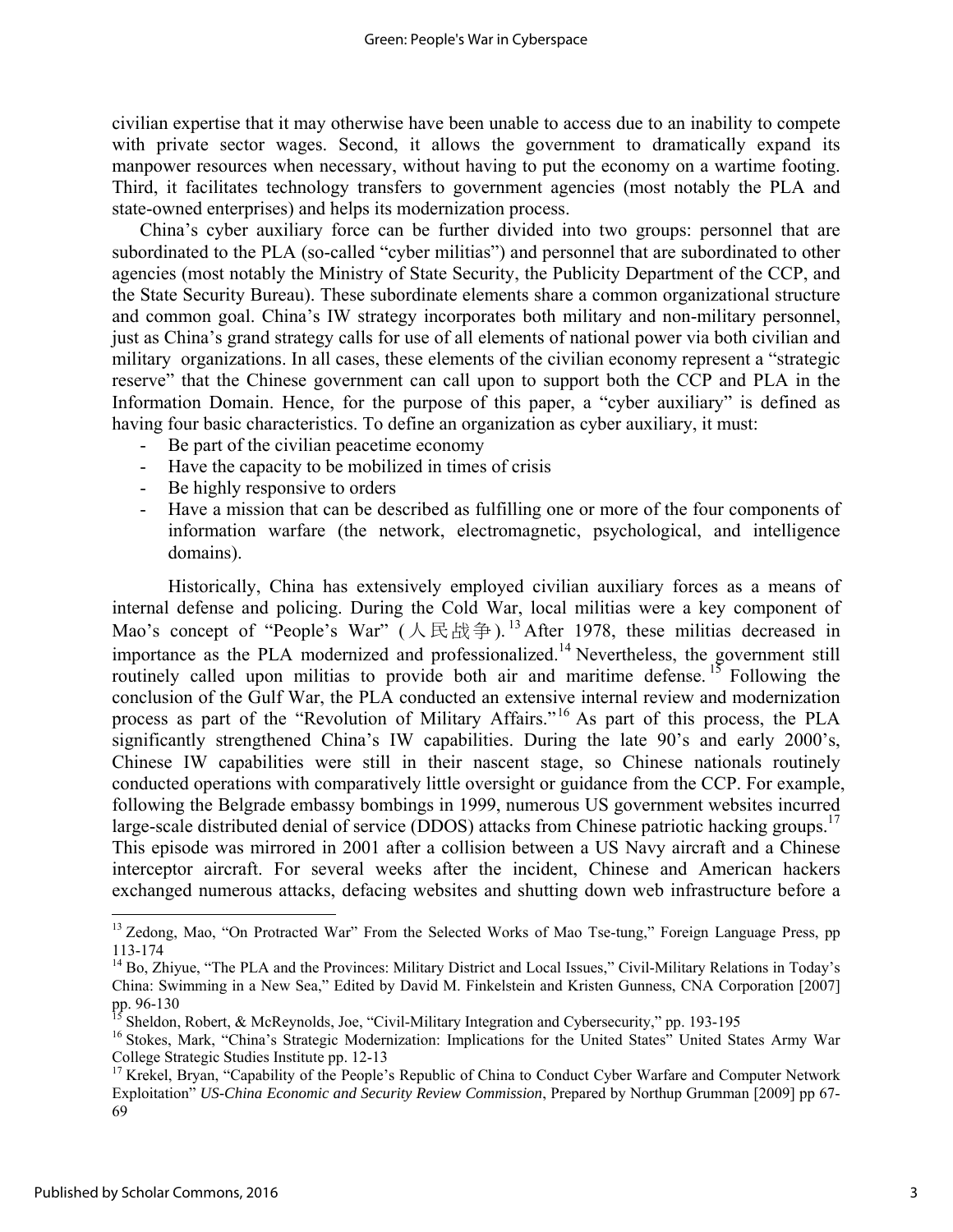truce was eventually called.<sup>18</sup> The Chinese government initially encouraged these adventures, but by 2002 the CCP began to rein in these freelancers while simultaneously replacing them with auxiliaries dedicated to information warfare.<sup>19</sup> Patriotic hackers were either "absorbed" into the PLA through recruitment, or integrated through the militia system.<sup>20</sup>

Today, China's cyber auxiliaries comprise part of the PLA's 8-million man militia system, as well as part of the forces of other PRC agencies.<sup>21</sup> Though open source information on the exact functions of IW auxiliaries is rare, it appears that units are recruited from and organized as "cells" within government, telecommunications and academic institutions.<sup>22</sup> These units are interfaced to operate cooperatively with China's government to achieve their national security objectives. The lack of open-source information on the organizational structure of China's cyber auxiliaries ensures that any understanding of their function will remain incomplete and everevolving. Hence, the following provides a snapshot of how the West understands China's cyber auxiliaries.

#### 3. Shaping Cognition: Propaganda and Information Operations

One of the bedrock components of China's cyber strategy is its approach to information operations and information warfare. According to China's 2015 defense white paper, the PLA is devoting considerable resources to "informationizing" its forces.<sup>23</sup> Operationally this is not limited to ensuring access to intelligence and military deception operations. Instead, the PRC views controlling information inflows and outflows as critical component of ensuring China's national security. Suppression of potentially damaging information has allowed the Chinese Communist Party to eliminate dissent, while the use of information operations abroad has enabled it to limit the political options of external adversaries. Thus, the PRC undertakes "information operations" to give it the greatest degree of flexibility in achieving its strategic objectives. From a political warfare perspective, control of public discourse allows the PRC to protect its informational "strategic rear area." This attitude is summarized in a report from the Center for the Study of Intelligence:

"What Beijing really appears to be aiming for is creation of the capacity to create a panoptic state, a capacity that goes beyond what normally is thought of as domestic intelligence. In the CCP's leading journal, China's senior leader responsible for security and stability, Zhou Yongkang, laid out the desired "social management system" (shehui guanli tixi), which he said would include integrating MPS (the Ministry of Public Security) intelligence with public opinion monitoring and propaganda to shape people's decision making about appropriate actions in the public sphere"<sup>24</sup>

The PRC routinely uses cyber auxiliaries in disseminating propaganda to shape the cognition of its populace as well as the public opinion of foreign nations. These posters have

<sup>&</sup>lt;sup>18</sup> Anderson, Kevin, "'Truce' in US-China Hacking War" British Broadcasting Corporation Asia-Pacific, [2001] accessed 6/26/16

<sup>&</sup>lt;sup>19</sup> Krekel, "Capability of the People's Republic of China to Conduct Cyber Warfare and Computer Network Exploitation" pp 33-37

 $20$  Ibied. Pg. 38

<sup>&</sup>lt;sup>21</sup> Information Office of China's State Council, "China's National Defense in 2004," *Information Office of the State Council of the People's Republic of China*" [2004]

<sup>&</sup>lt;sup>22</sup> Sheldon, Robert, & McReynolds, Joe, "Civil-Military Integration and Cybersecurity," pp. 212-215

<sup>&</sup>lt;sup>23</sup> State Council Information Office of the People's Republic of China, "China's Military Strategy" Chinese Ministry of National Defense, [2015]

<sup>&</sup>lt;sup>24</sup> Mattis, Peter, "The Analytic Challenge of Understanding Chinese Intelligence Services" CIA Library Center for the Study of Intelligence pp. 50-51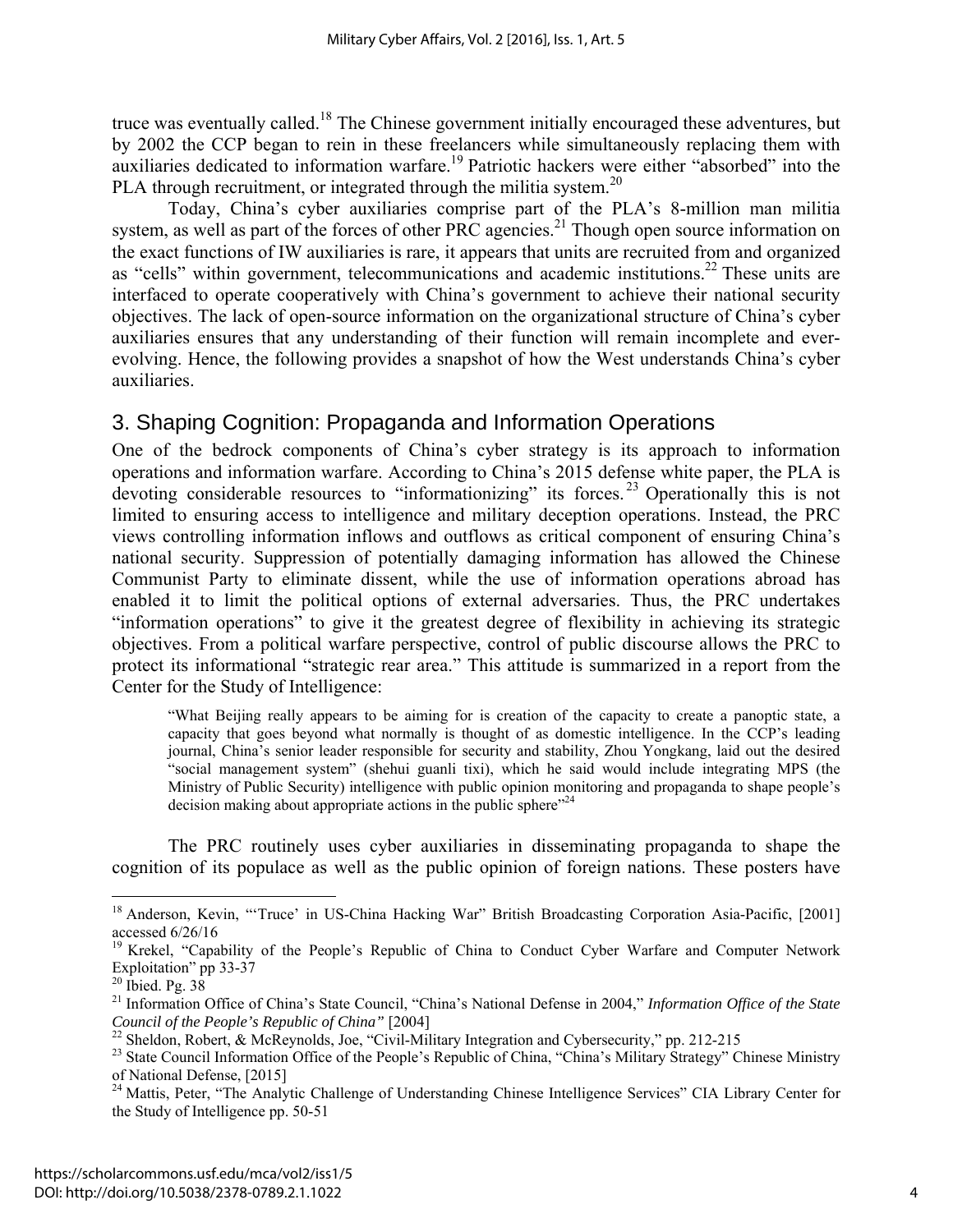become known colloquially as the "50 Cent party" " (五毛党), who are tasked with engaging citizens online and spreading pro-government messaging, collectively producing over 448 million posts per year.<sup>25</sup> 50c posters are technically subordinated to the State Council Information Office (国务院新闻办公室). Unlike the US and other Western entities, the PRC does not consider cyber capabilities to be a distinct domain (along with land, sea, and air power).26 Instead, cyber operations are nested within the broader concept of the "Information Domain".27 Hence China's "civilian" propaganda apparatus is central to the PLA's IW strategy. Initially, it seemed that paid freelance commentators conducted this "internal messaging".<sup>28</sup> However, more recent analysis of leaked documents from the Zhagong Information Ministry has concluded that government workers conduct most 50c posting as part of their jobs.<sup>29</sup> 50c posters are generally employed as a "strategic distraction" by the Chinese government.<sup>30</sup> They generally do not engage directly with anti-government posters, but instead seek to spread pro-government messaging. These efforts are coordinated by the CCP to "surge" in volume to highlight pro-CCP events (such as the Martyr's Day festival) or to distract from politically damaging incidents (such as the Urumqi rail explosion). $31$ 

Taken in a broad strategic sense, 50c posting serves two main purposes. First, it reinforces the credibility of the regime by propagating ersatz favorable grassroots coverage (otherwise known as "astroturfing"). Second, they seek to deny and pre-empt collective action that could threaten the stability of the regime. Though it would be easy to dismiss this as serving an internal policing function, China has routinely employed 50c posting in conjunction with its censorship regime to maintain strict control over China's informational "center of gravity" which is of vital importance when encouraging or discouraging calls for Chinese engagement abroad. This approach was displayed prominently during the 2012 Senkaku/Diaoyu island dispute. During this period, the CCP engaged in "selective censoring" to "dial up" or "dial down" anti-US and anti-Japanese sentiment, depending on the political needs and objectives of the government. 32 Unofficial (e.g. 50c) channels can further augment this "official" messaging approach. The unofficial channels are used to "flood the zone" of social commentary, effectively shaping the content of public debate.<sup>33 34 35</sup> If we extrapolate this model further, it is likely that

 $^{25}$  King, Gary, Pan, Jennifer, & Roberts, Margaret, "How the Chinese Government Fabricates Social Media Posts for Strategic Distraction, not Engaged Argument," Institute for Quantitative Social Science, Harvard University Press [2016]

<sup>&</sup>lt;sup>26</sup> Costello, John, "The Strategic Support Force: China's Information Warfare Service," The Jamestown Foundation, [2016]

 $^{27}$  Sheldon, Robert, & McReynolds, Joe, "Civil-Military Integration and Cybersecurity," pg. 197

<sup>&</sup>lt;sup>28</sup> Bristow, Michael, "China's Internet 'Spin Doctors" British Broadcasting Company (BBC) [2008] accessed 6/26/2016

<sup>&</sup>lt;sup>29</sup> King, Pan, & Roberts, "How the Chinese Government Fabricates Social Media Posts for Strategic Distraction, not Engaged Argument," pp 19-22

<sup>30</sup> Ibid. pp 26-27

 $31$  Ibid. pg. 11

 $32$  Cairns, Christopher, Carlson, Allen, "Real-world Islands in a Social Media Sea: Nationalism and Censorship on Weibo during the 2012 Diaoyu/Senkaku Crisis," The China Quarterly, [2016] pp. 29-40

<sup>&</sup>lt;sup>33</sup> Report to Congress, "US-China Economic and Security Review Commission, "One Hundred Eleventh Congress First Question," [2009] pg 282

<sup>&</sup>lt;sup>34</sup> Feng, Miao, & Yuan, Elaine J. "Public Opinion on Weibo: The Case of the Diaoyu Islands Dispute," University of Illinois, Chicago [2013]

<sup>&</sup>lt;sup>35</sup> King, Pan, & Roberts, "How the Chinese Government Fabricates Social Media Posts for Strategic Distraction, not Engaged Argument," pp 29-32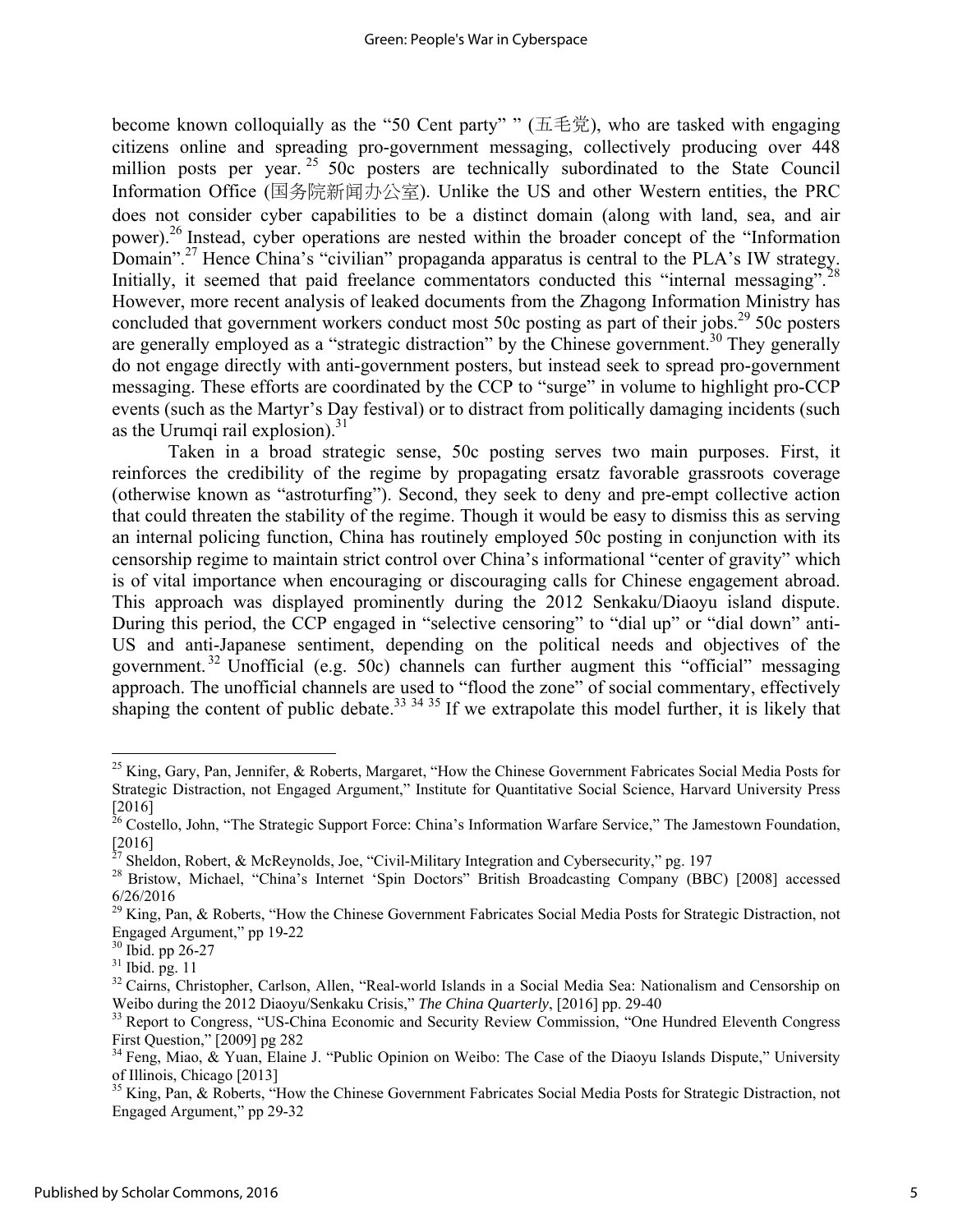China, in any future geo-political conflict, will have the option of leveraging this cyber auxiliary force in conjunction with its state censorship to prevent subversive activity.

In addition to securing the CCP's domestic base of support, cyber militias also play a role in China's strategy of shaping opinion abroad. Since connectivity between the Chinese web and the West is rather limited, this practice has not been refined to the degree that it has been in Russia, where Information Warfare is routinely employed as part of Russian Political Warfare strategy.<sup>36 37</sup> Nevertheless, China does employ an extensive propaganda apparatus abroad to positively shape external perceptions of the Chinese government, as well a part of their broader "information warfare" strategy, which generally seeks to portray Chinese involvement abroad as being benevolent and justified. To achieve this, the Chinese use official media such as China Central Television (CCTV) and academic institutions such as Confucius Institutes, the Chinese People's Association for Friendship with Foreign Countries (CPAFFC), and the China Institutes of Contemporary International Relations (CICIR) which are all dedicated towards enhancing China's "soft power abroad."38 39 In some cases, such as that of CICIR, these organizations have direct ties to Chinese Intelligence (CICIR reports directly to the Ministry of State Security).<sup>40</sup> All of these organizations are designed to counter what the Chinese government views as an informational "siege" of China.<sup>41</sup> The 2015 military strategy paper specifically cites foreign instigated "color revolutions" as being one of the foremost threats to Chinese national security.<sup>4</sup> Taken at face value, this fits in with existing Chinese doctrine regarding the vital need for control over the Information Domain. Whereas the West conceptualizes the free flow of information as being inherently apolitical, China (along with other non-liberal powers such as Russia and Iran) views the free flow of information as a tool of Western subversion, and posit that the United States in particular enjoys "information dominance" within the global press. Consequently, in official documents released by the CCP, media is regarded as a "weapon" that can be used to conduct "defense, confrontation, and counterattacks" against perceived incursions from the Western media.<sup>43</sup>

 Though auxiliaries contribute to a significant part of China's information operations strategy within Chinese networks, their role outside official Chinese networks is less clear. It is relatively rare to find references to 50c posting outside the Chinese-language internet. Though this is merely speculation on the part of the author, it is probable that posters with valuable English and foreign language skills would seek alternative forms of employment, rather than comparatively low-paying government employment. There has also been speculation that China's government has lent its tacit support to "patriotic hacking groups" such as the Honkers Union (红客联盟) which has targeted and defaced numerous media outlets in the United States,

<sup>&</sup>lt;sup>36</sup> Darczewska, Jolanta, "The Anatomy of Russian Information Warfare" Centre for Eastern Studies (Ośrodek Studiów Wschodnich), [2014]<br><sup>37</sup> Sindelar, Daisy, "The Kremlin's Troll Army," The Atlantic, 2014, accessed 6/27/16

<sup>&</sup>lt;sup>38</sup> Inkster, Nigel, "China's Cyber Power: Policy, Capability, and Exploitation," International Institute for Strategic Studies [2016]

<sup>&</sup>lt;sup>39</sup> Volodzko, David, "China's Confucius Institutes and the Soft War," The Diplomat (online publishing), 2015 accessed 6/27/16

<sup>&</sup>lt;sup>40</sup> Open Source Center, "Porfile of MSS-Affiliated PRC Foreign Policy Think Tank CICIR," Open Source Center Report, [2011]

<sup>&</sup>lt;sup>41</sup> Report to Congress, "US-China Economic and Security Review Commission pp 293-294

<sup>&</sup>lt;sup>42</sup> State Council Information Office of the People's Republic of China, "China's Military Strategy" Chinese Ministry of National Defense, [2015]

 $43$  Ibid. pg. 293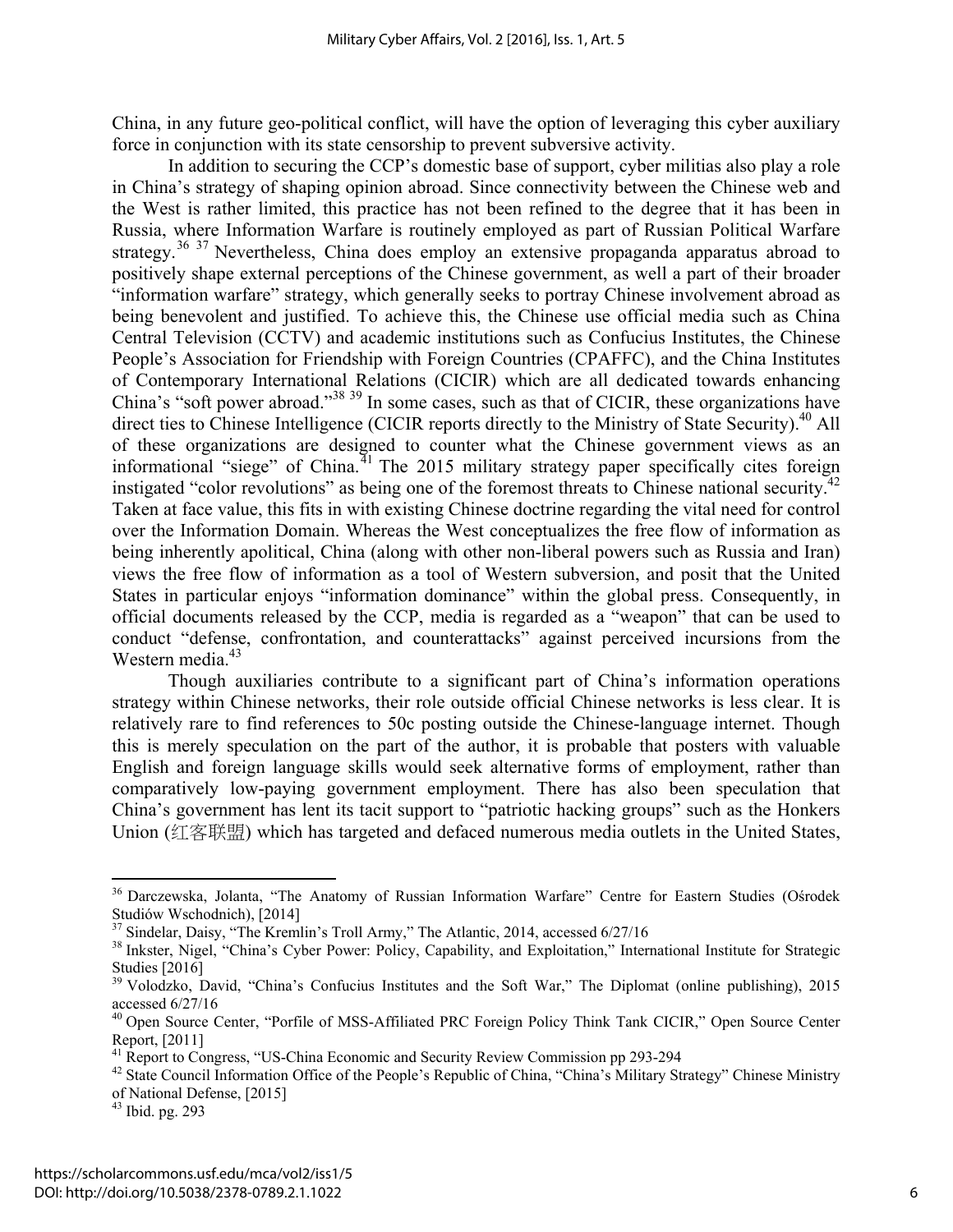Vietnam, Taiwan, and the Philippines.<sup>44 45 46</sup> The CCP, however, has largely tried to distance itself from these groups, and has attempted to tamp down destabilizing ultra-nationalist sentiment.<sup>47 48 49</sup> Hence, for the time being traditional government institutions will take the lead in China's psychological and media operations abroad. This role may change in the future, as China's internet user base continues to grow and become more integrated with the West, creating a larger talent base that the Chinese government could employ to mold Western thinking. In the future Chinese social media operations may develop according to the Russian model, wherein state-run media outlets generate content, which paid commentators and trolls then distribute. Indeed propaganda materials released by the Chinese government have become increasingly well suited to the internet age, using catchy and memetic messaging to appeal to a broader potential audience. $50$   $51$   $52$ 

## 4. Intelligence Domain

Operating concurrently with China's psychological operations apparatus is their intelligence apparatus. This apparatus can be roughly divided in three parts. The first is intelligence gathering that is undertaken by the PLA. In the cyber realm, these actions are undertaken by the PLA's General Staff  $2<sup>nd</sup>$  Department which handles Human Intelligence Operations (HUMINT) and  $3<sup>rd</sup>$ Department which handles Signals Intelligence (SIGINT and Computer Network Operations  $(CNO)$ <sup>53</sup> Operationally, their activities include going after traditional military and intelligence targets (such as the 2015 Office of Personnel Management hack), as well as cyber reconnaissance or OPE of the cyber environment.<sup>54 55</sup> The PLA has also been widely accused of facilitating the theft of intellectual property (IP) to provide support for Chinese state-owned enterprises (SOEs).<sup>56</sup> These accusations, coupled with substantial factual evidence eventually led to the Department of Justice indicting five PLA members on charges of cyber espionage in  $2014$ <sup>57 58</sup> In part due to this policy of "naming and shaming" as well as a 2015 agreement

 $\overline{a}$ <sup>44</sup> Malig, Jojo, "Chinese Hackers Target more PH Websites, "ABS-CBN News, [2012] accessed 6/27/16

<sup>&</sup>lt;sup>45</sup>East-West Military Affairs, "中国 客反攻 课累累: 越南 天成 有主国教授 西 清方 - 唐 [2011] accessed 6/27/16<br><sup>46</sup> Hunt, Katie, and Lu, Shen, "Facebook Trolling, Military Drills: China Responds to Taiwan's New President," CNN Online [2016] Accessed 6/27/16<br><sup>47</sup> BBC, "China Denies Spying Allegations," British Broadcasting Company online [2009] Accessed 6/27/16

<sup>&</sup>lt;sup>48</sup> Cairns, &, Allen, "Real-world Islands in a Social Media Sea: Nationalism and Censorship on Weibo during the 2012 Diaoyu/Senkaku Crisis," pp 26-29

<sup>&</sup>lt;sup>49</sup> Krekel, "Capability of the People's Republic of China to Conduct Cyber Warfare and Computer Network Exploitation" pp. 40-41

<sup>50</sup> Wertime, David, Allen-Ebrahimian, Bethany, "China Takes Teen-Friendly Tack in South China Sea Propaganda Video" Foreign Policy [2016]

<sup>&</sup>lt;sup>51</sup> Flanagan, Ed, "China's Five-Year Plan Extolled in New Animated Propaganda" NBC News, [2015]<br><sup>52</sup> Leng, Shujie, "The Chinese Military's Awkward New Recruitment Video," Foreign Policy Magazine, [2014]<br><sup>53</sup> Mandiant, "AP

<sup>&</sup>lt;sup>54</sup> Davis, Jlie Hirschfeld, "Hacking of Government Computers Exposed 21.5 Million People," The New York Times,  $[2015]$  accessed 6/27/2016

<sup>55</sup> Kania, Elsa, "The Latest Indication of the PLA's Network Warfare Strategy," Jamestown Foundation, China Brief Volume 15 Issue 24 accessed 6/28/16

<sup>&</sup>lt;sup>56</sup> Office of the National Counterintelligence Executive, "Foreign Spies Stealing US Economic Secrets in Cyberspace," Report to Congress on Foreign Economic Collection and Industrial Espionage, Security Counterintelligence [2011] pp. 2-11

<sup>&</sup>lt;sup>57</sup> Mandiant, "APT1: Exposing One of China's Cyber Espionage Units" pp 2-19

<sup>&</sup>lt;sup>58</sup> Department of Justice, "US Charges Five Chinese Military Hackers for Cyber Espionage Against US Corporations and a Labor Organization for Commercial Advantage" DOJ Office of Public Affairs [2014]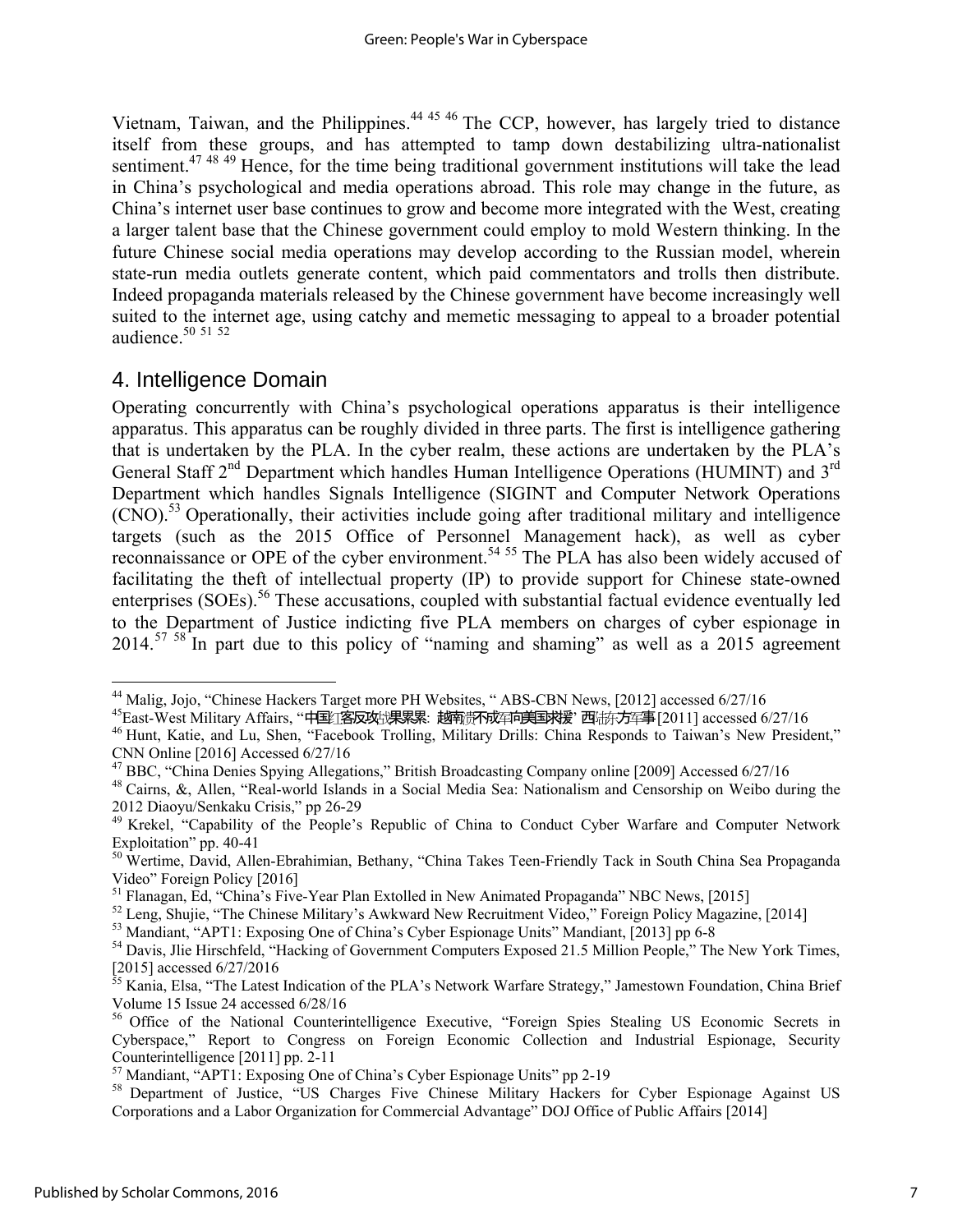between Presidents Xi Jinping and Barack Obama, industrial espionage from the PLA has significantly decreased.<sup>59</sup>

 The second component of China's intelligence collection apparatus is comprised of its civilian element. These operations are conducted primarily by China's Ministry of State Security, which focuses on internal state security, counterintelligence, and "safeguarding the country."<sup>60 61</sup> Functionally, the MSS is charged with countering intelligence operations and collecting information on individuals and firms working within China.62 Both the Ministry and 2/PLA are also charged with monitoring Chinese nationals living abroad.<sup>63</sup> MSS has also been accused of maintaining a substantial cyber espionage capacity.<sup> $64$ </sup> The MSS, however, has since ramped down this capacity.65

 The third component of China's intelligence apparatus consists of operators who are not employed directly by the PLA or the MSS, but which still are used to gather information. These include civilian cybersecurity consultants, criminal organizations, PLA/MSS operators "moonlighting" in the private sector, and the aforementioned cyber militias that are drawn from private entities and academia. Neither the PLA nor MSS have publically disclosed the organizational structure or specific functions of their cyber militias. It is possible that their function is simply folded into the responsibilities of other "information warfare" subunits. If that is the case, IW militias could potentially be used to perform network reconnaissance, penetration and other espionage activities to supplement 3/PLA. However, it is unlikely that these groups would be relied upon to conduct sensitive espionage, given that "militia" hackers would have less expertise than their PLA and MSS counterparts, and are thus more likely to be caught. Simultaneously pursuing a strategy of "state-sponsored" and "unofficial" network espionage opens up operations to unnecessary risk. Poorly executed network operations initiated by a militia could undermine more effective PLA professional efforts undertaken to extract information from the same target network.<sup>66</sup> It is possible that cyber militias could conduct network reconnaissance and espionage during times of conflict (when stealth is less imperative and bulk collection is preferred).<sup>67</sup> However, since the PLA has not faced large-scale war in the past couple decades, the exact scope of this militia capability has not yet been demonstrated. Nevertheless, IW militias have been employed to conduct operations that are outside the traditional scope of espionage. This usually takes the form of industrial espionage conducted on behalf of state-owned enterprises. In the recent past, collection on foreign corporations was conducted by state-controlled intelligence units, such as PLA Unit 61398.<sup>68</sup> However, increased

<sup>59</sup> Lynch, David J, & Dreyer, Geoff, "Chinese Hacking of US Companies Declines, *Financial Times,* [2016] accessed 6/28/16<br><sup>60</sup> Global Security, "Ministry of State Security [MSS] (国家安全部)" Global Security [1997]

 $^{61}$  Eftimidiades, Nicholas "Chinese Intelligence Operations" Naval Institute Press ch. 6<br> $^{62}$  Mattis, Peter, "The Analytic Challenge of Understanding Chinese Intelligence Services" CIA Library Center for the Study of Intelligence pp 47-53

 $63$  Ibid. pp. 48-50

<sup>64</sup> Iasiello, Emilio, "Ramping Down Chinese Commercial Cyber Espionage," *Foreign Policy Journal* 65 Ibid.

 $66$  Sheldon, Robert, & McReynolds, Joe, "Civil-Military Integration and Cybersecurity," pp. 201

<sup>&</sup>lt;sup>67</sup> Krekel, Bryan, Adams, Patton, Bakos, George, "Occupying the Information High Ground: Chinese Capabilities for Computer Network Operations and Cyber Espionage" Security Review Commission Northrup Grumman Corp  $[2012]$  pp 50-54

Mandiant, "APT1: Exposing One of China's Cyber Espionage Units" pp 7-11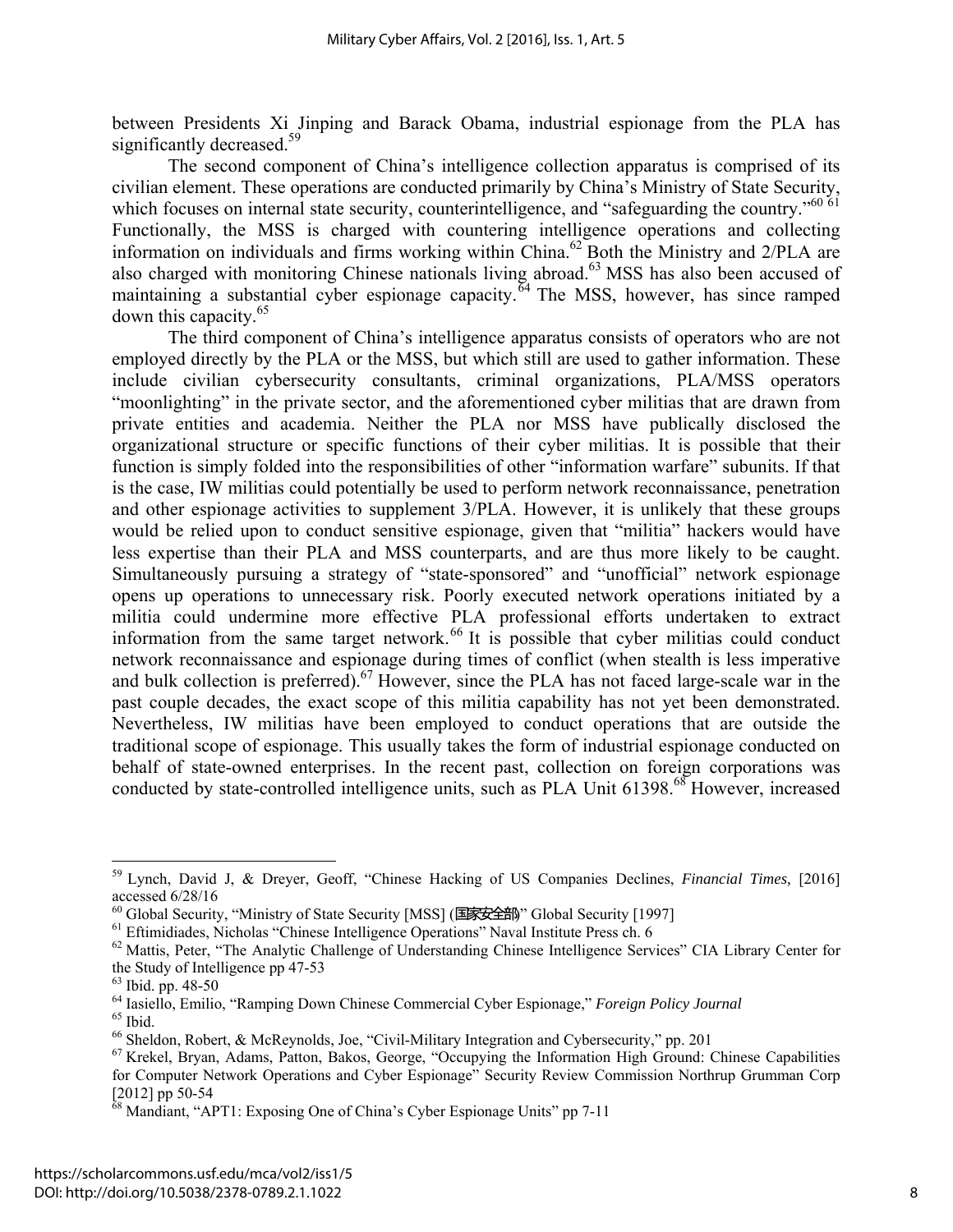international scrutiny has induced the PLA to scale back its targeting of foreign companies.<sup>69</sup> As external pressure forces the PLA to choose its targets more selectively to avoid detection, more industrial espionage may be "farmed out" to auxiliary cyber units or subcontracted through civilian or criminal entities. "Cyber privateers" may become an increasingly enticing and useful proxy for industrial espionage, offering both a high degree of expertise in addition to plausible deniability for the CCP.<sup>70</sup>

#### 5. Network Domain

The PLA also maintains a sizable militia component dedicated toward network exploitation and maintenance. These are generally civilian specialists who have a high degree of technical expertise who do not function as reservists or members of the PLA, but who nevertheless regularly interface with the PLA through "militias" organized within Internet Service Providers (ISPs), telecommunications companies, city municipalities, etc. From a technical standpoint these organizations fulfill two main functions. First, as a peacetime force, cyber militias act as important civil-military "nodes" for the PLA to facilitate technology transfers from the private sector. They also serve as a talent pool for network expertise.<sup>71</sup> This integration also serves to augment the PLA's stated mission of modernization, insourcing technical expertise from the civilian economy that it may otherwise have been unable to access.<sup>72</sup> Additionally, Chinese media references cyber militias providing technological support to branches of the PLA (such as the PLA Strategic Support Force and the PLA Rocket Force) during military exercises, indicating that the PLA conducts "integration" of PLA units to support peacetime operations in addition to "absorption" of talent from the private sector.<sup>73</sup>

The second main role of cyber militias is to act as a "reserve component force" in the event of a conflict. Under this framework, China's existing "Information Warfare Complex" incorporated Chinese civilian telecom companies."<sup>74</sup> Currently the PLA does not rely upon reserve and militia components to conduct peacetime CNO operations. This is likely because these network operations are highly sensitive and liable to be compromised by inexperienced or unscrupulous militia workers working outside the immediate supervision of the PLA. Nevertheless, given the extensive network expertise available to the PLA it is possible (though unconfirmed) that these militia organizations can undertake mass CNO attacks during a wartime situation, where the volume of attacks would be prioritized over concealment. Additionally, given the emphasis that the PLA places upon operational preparedness and strategic resilience within its cyber networks, it is likely that cyber militia personnel could take on defensive jobs such as updating firewalls, replacing systems and reconfiguring damage or corrupted information systems. This would effectively secure China's cyber "strategic rear area" and would make operations against a potential adversary more durable. Additionally, by taking over these comparatively easy tasks, the PLA could more effectively economize its forces, allowing

 $^{69}$  Nakashima, Ellen, "Following U.S. Indictments, China shift Commercial Hacking from Military to Civilian Agency," The Washington Post [2015], accessed  $11/27/2016$ 

<sup>&</sup>lt;sup>70</sup> Costello, John, "China's Irregular Warfare in the Cyber Domain," Real Clear Defense [2015] Accessed 6/29/2016<br><sup>71</sup> Sheldon, Robert, & McReynolds, Joe, "Civil-Military Integration and Cybersecurity," pp 195-200<br><sup>72</sup> C

<sup>&</sup>quot;*Right Sizing the People's Liberation Army: Exploring the Contours of China's Military*," US Army War College Strategic Studies Institute [2007] pp 245-249

 $^{73}$  Sheldon, Robert, & McReynolds, Joe, "Civil-Military Integration and Cybersecurity," pg. 201

<sup>74</sup> Hille, Kathrin, "Chinese Military Mobilizes Cybermilitias," Financial Times [2011] Accessed 6/28/16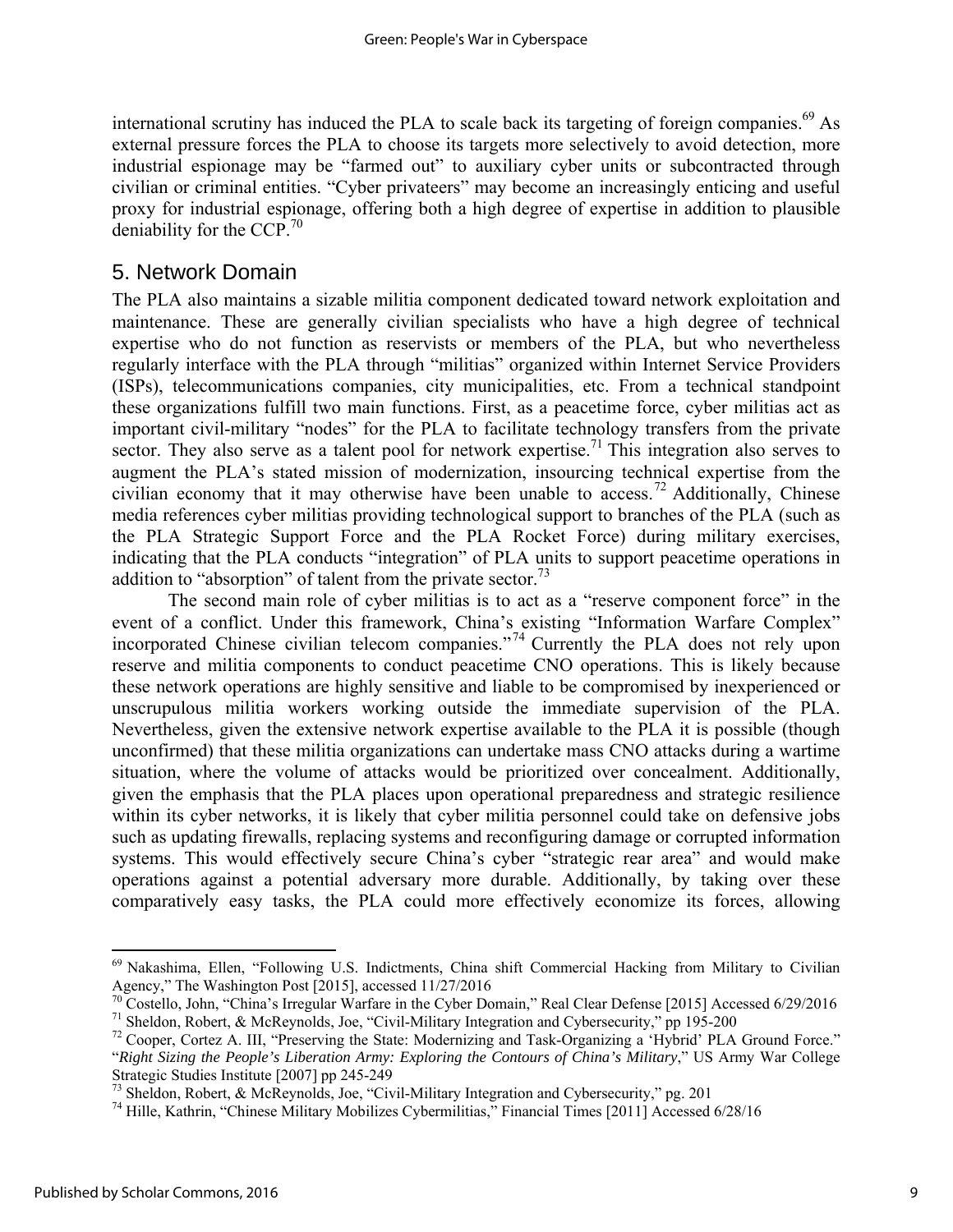military professionals to devote more time to skill-intensive tasks such as undertaking sophisticated cyberattacks against an adversary.

#### 6. Electromagnetic Domain

The fourth component of China's Information Warfare Strategy is its use of electromagnetic warfare (EW) capabilities. These capabilities include radar jamming and deception, sensing, and protection of electronic assets to ensure unimpeded access to the Information Domain. Like the United States, China views of control the electromagnetic environment (EME) as critical to mission success. China, however, is unique in the way in which it responds to EW threats. In the United States military, EW operations are stovepiped directly to the operations officer.<sup>75</sup> Consequently, there is little cross-pollination between EW officers and other officers who focus on various information-centric operations (e.g. intelligence, cybersecurity, information operations, etc.). In China, all of these units are integrated from the ground-up, reflecting PLA doctrine which states that they are all components of the same "whole" (i.e. information warfare) which operates across the "full spectrum of conflict."<sup>76</sup>

Much like China's network militias, China currently maintains numerous militia organizations dedicated to supporting PLA EW operations. Though no full open-source survey of Chinese EW militia capabilities exists, open sources state that the PLA is fielding EW militia subunits that are nested within public telecommunications companies, educational institutions and municipal institutions.<sup>77</sup>The inclusion of EW militias within civilian telecoms companies suggests that, in the event of a conflict, the PLA would draw upon a pre-existing infrastructure and C2 system to support its EW operations. The lack of literature and reporting on the subject suggests that EW militias play a fairly limited role in peacetime. However, following the model of other PLA militia organizations (air and maritime defense, etc.) it is likely that these could be rapidly mobilized in the event of conflict.<sup>78 79</sup> These units would theoretically be capable of providing operational, technical, and logistical support to regular PLA units.<sup>80</sup>

#### **Conclusion**

 $\overline{a}$ 

China's civilian economy capability exists as a powerful tool that can be used by Beijing to protect the regime and to advance its foreign policy abroad by augmenting the PRC's IW capabilities. Though the PLA no longer uses the "People's War" doctrine to organize its conventional forces, many of the same principles of mass mobilization can be observed in the way that it conducts operations in the Information Domain. By interfacing with private companies, academia, and civilian institutions, the PLA significantly expands its available resource pool. Both civilian expertise and infrastructure can potentially be called upon to support military and intelligence operations. At the same time, cyber auxiliaries also allow the CCP to shore up its domestic flank by shaping public debate and deflecting criticism. As more open source information on China's cyber auxiliaries becomes available, our understanding of their organizational structure and means of cooperation with the Chinese government will

<sup>&</sup>lt;sup>75</sup> Joint Staff Joint Publication, "Electronic Warfare," United States Joint Chiefs of Staff, [2007] I-11, II-12  $^{76}$  Cheng, Dean, "PLA Views on Informationized Warfare, Information Warfare, and Information Operations,

Wiley ISTE, [2014]<br><sup>77</sup> Sheldon, Robert, & McReynolds, Joe, "Civil-Military Integration and Cybersecurity," Table 8.A1 pp. 212-217

<sup>&</sup>lt;sup>78</sup> Global Security, "PLA: The Militia" global security or g[2010] accessed  $6/27/2016$ <br><sup>79</sup> Tisdall, Simon, "Little Blue Men: The Maritime Militias Pushing China's Claims," The Guardian [2016]

<sup>80</sup> Sheldon, Robert, & McReynolds, Joe, "Civil-Military Integration and Cybersecurity," pp 209-211